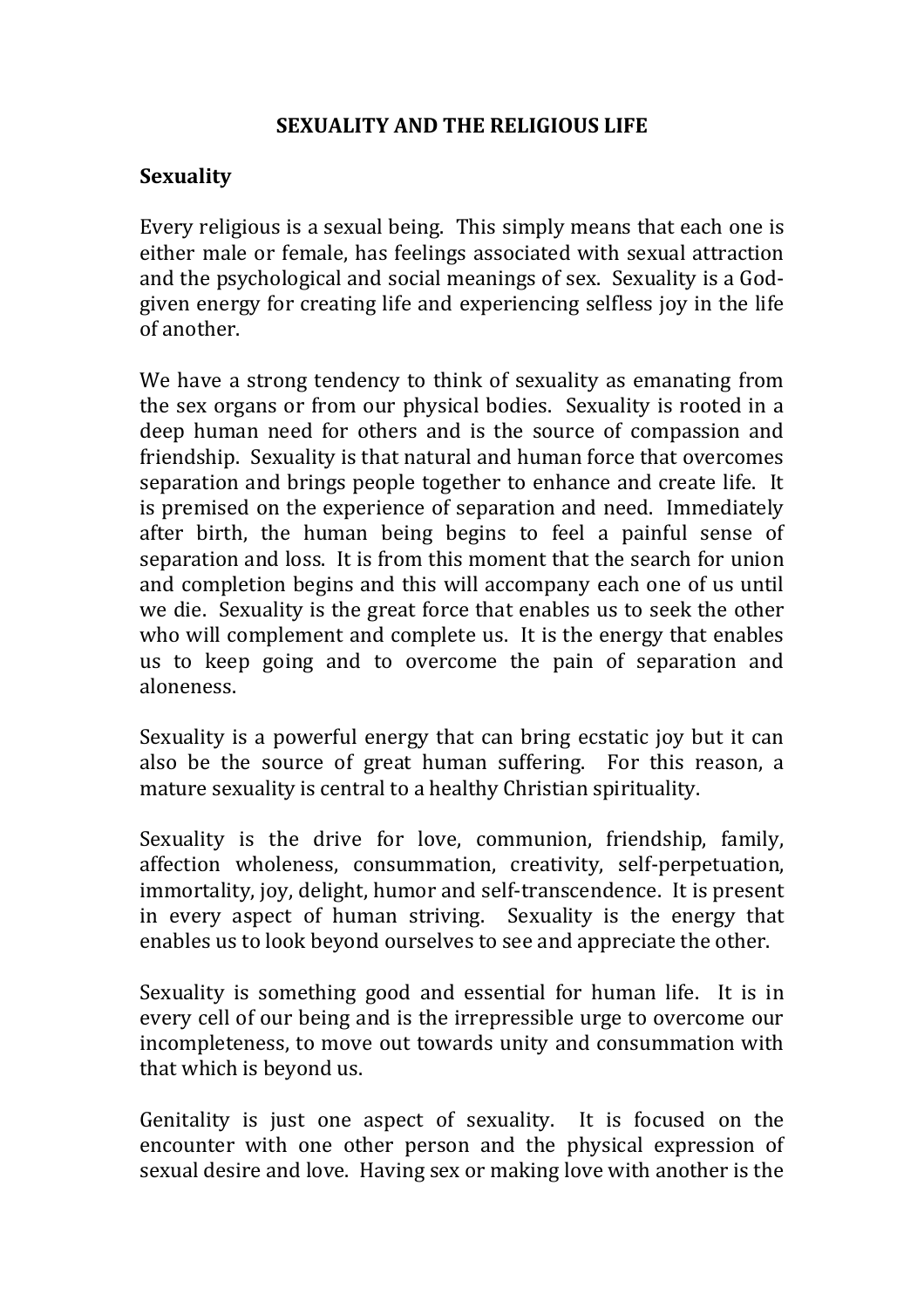God-designed way of sharing in God's creativity and offers human beings the greatest opportunity for human intimacy. The great mystics and spiritual writers have used the image of sexual encounter to describe our ultimate union with God.

## **Celibacy**

When God created the heavens and the earth, he saw that everything was very good. But then he looked closer and said, "It is not good for the man to be alone." The only thing that was not good was to be alone. In that case, what can we say about celibacy?

Celibacy does not claim that it is good to be alone. It does not pretend to be a better or higher way of life than marriage. Celibacy is not a rejection or denial of our sexuality. It is a way of living our sexuality. The celibate still longs for union with another and ultimately with God. Celibacy is the choice to remain unmarried for the sake of the Kingdom of God. It includes a commitment to forego sexual pleasure associated with intimacy and any exclusive relationship with another person. Celibacy is a non-genital way of being a sexual being.

Celibacy for the sake of the Kingdom of God is one way of becoming a fully alive human being. It is not a rejection of human nature or the human body. Celibacy does not exclude the experience of friendship and intimacy with another person. Development towards human maturity includes achieving the delicate balance between the need for autonomy and dependence on others. Human intimacy includes closeness and the ability to bond with another person in a warm and affectionate way. Intimate friendships are between mature adults who show mutuality is sharing and support.

The capacity for intimacy is an important measure of a person's human and emotional maturity. Celibate intimacy is a blessing and implies sharing in a deep friendship without being married and without violating chastity physically or psychologically. It includes the ability and the freedom to share one's thoughts, feelings, beliefs and experiences with anther person. Experience has taught us that religious who manifest sexual misconduct or transgress boundaries are impoverished as far as intimacy with self, others, and God is concerned.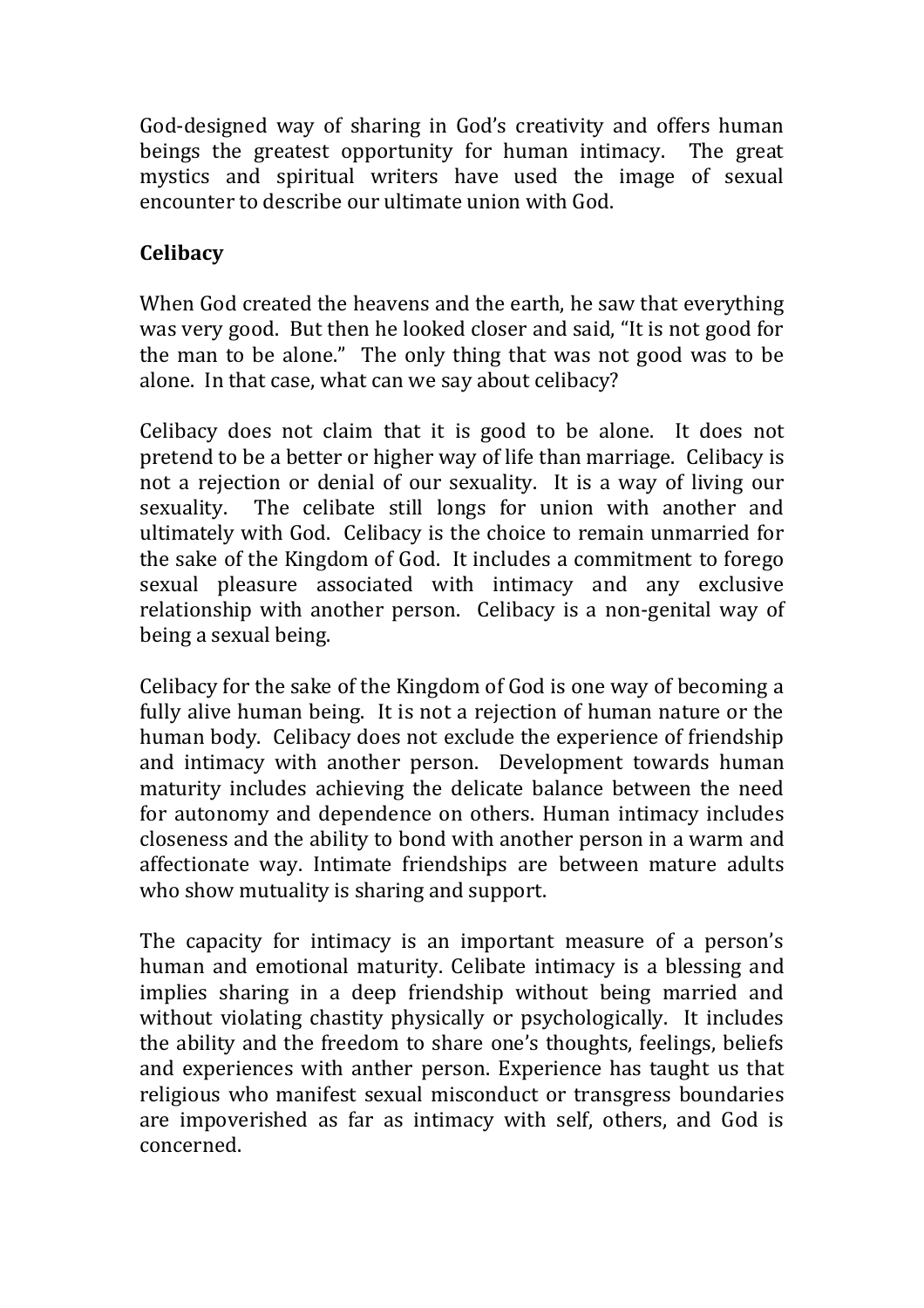In pseudo-intimacy, an intense sexual feeling typically substitutes for genuine intimacy. The nature of the relationship is usually kept secret and the negative aspects are often denied. Intimacy is not possible between adults and minors. The age difference leads to a lack of mutuality and a disparity of power. These relationships can easily become manipulative and abusive. Priests are deluding themselves when they claim to have healthy intimate friendships with minors or others who are dependent on them for pastoral care.

Healthy celibate intimacy is a blessing that depends on many supporting factors in a person's personality. It requires a capacity to believe in the honesty and integrity of others and a readiness to trust the other and to share one's experiences. This implies healthy selfesteem and a capacity for empathy. A person with an exaggerated sense of self-importance or entitlement will have difficulties with intimacy.

Religious take a vow of chastity. Chastity is wider than celibacy and is close to the "purity of heart" mentioned by Jesus in the beatitudes. The vow embraces celibacy but goes beyond it to affect one's entire attitude to life. Chastity is similar to reverence and respect. To be chaste is to experience people, places, entertainment, the phases of our lives and sex in a way that respects them and does not violate them or ourselves. To be chaste is to approach the world with reverence, in such a way that the experience enhances both the world and ourselves and leaves us more integrated.

The celibate religious, like all human beings, has a restless heart. He experiences separation and loneliness. He is looking for completion. The core of his religious experience is the conviction that his restless heart is leading him to God in whom he will find rest. Often the restlessness of our searching drives us outward to satisfy our incompleteness by yet more activity, friendship, work, entertainment, or distraction. When we become aware of this, we can also hear the call to solitude where our loneliness is transformed into a peaceful and trusting waiting on the Lord.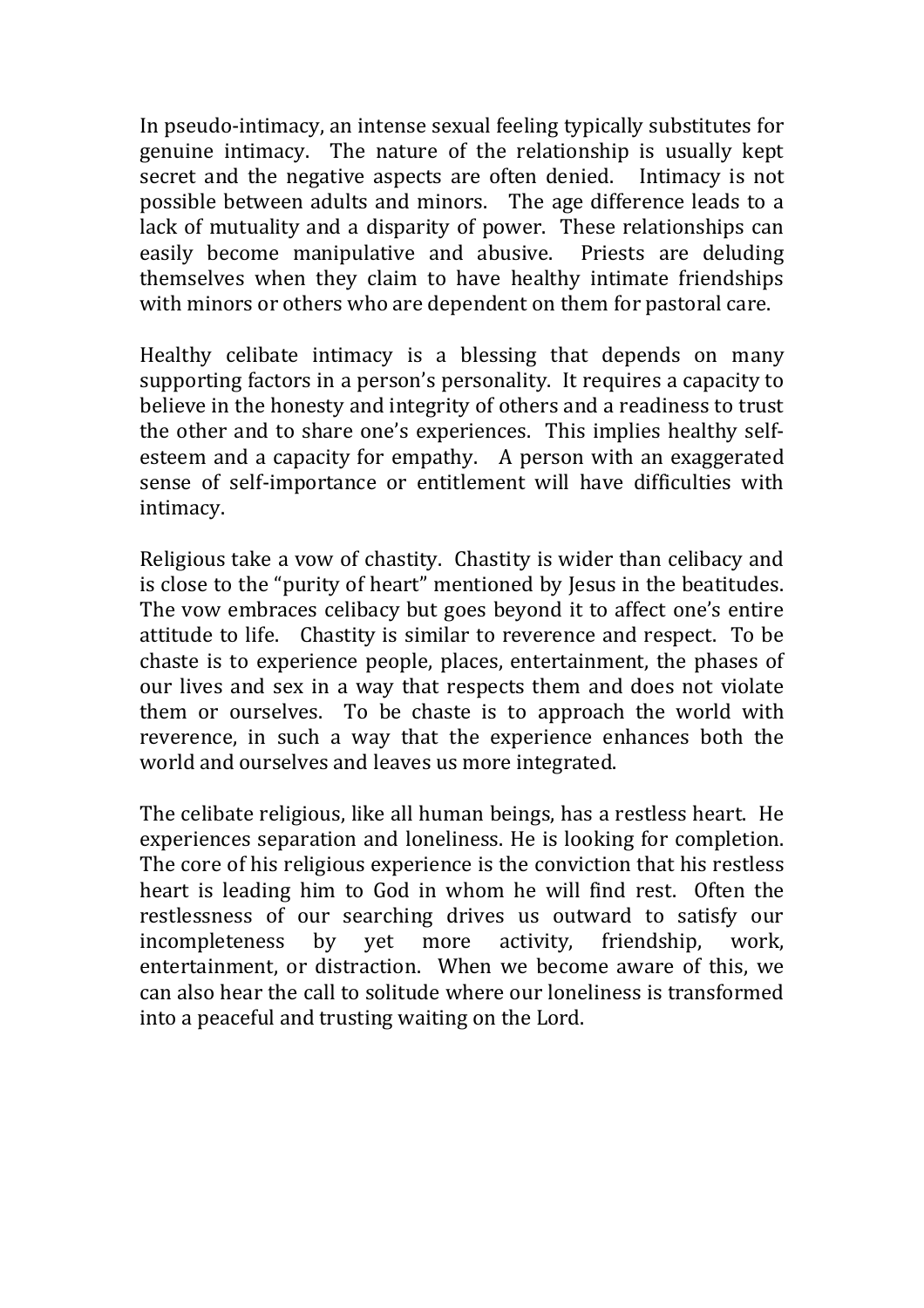### **Sexuality and Formation**

A good formation process helps the person to grow in self-awareness and self-knowledge. He accepts his strengths and weaknesses, knows his needs for companionship, acceptance, affection etc. and is able to integrate these into a peaceful religious commitment. He is not anxious about sexual feelings of attraction and desire. He develops healthy ways of attending to these needs. He is open and able to talk about these areas of his life.

Formation will include an honest and realistic treatment of all aspects of sexuality and celibacy. The recent revelations of sexual abuse of minors and other sexual transgressions by religious and clergy will be examined and lessons learned. Students will be helped to have a full understanding of the importance of safeguarding procedures and policies, and to know and respect the congregation's norms regarding boundaries.

#### **Some Challenges in Formation**

Every human being experiences sexual desire and impulses. Formation for celibate life needs to be fully aware of this area of human experience and to help students to integrate their sexuality into a wholesome and healthy celibate religious life.

Students will inevitably experience tensions and challenges in the area of celibacy. Formators need to be prepared to help them. The more open and relaxed formators are in talking about sexuality and the challenges of celibate life, the easier it will be for students to talk about their issues.

Some of the areas of challenge are considered here.

## **1. Un-integrated sexual needs and impulses.**

Depending on age and stage of development, sexual desires and impulses will be present and troubling. The desire for genital expression and pleasure is natural and can be controlled. Selfmastery and impulse control are an important part of the developmental stage of adolescence. Now the uncontrolled emotional outbursts of childhood are challenged and are no longer tolerated in the family or by peers. A gradual ability to control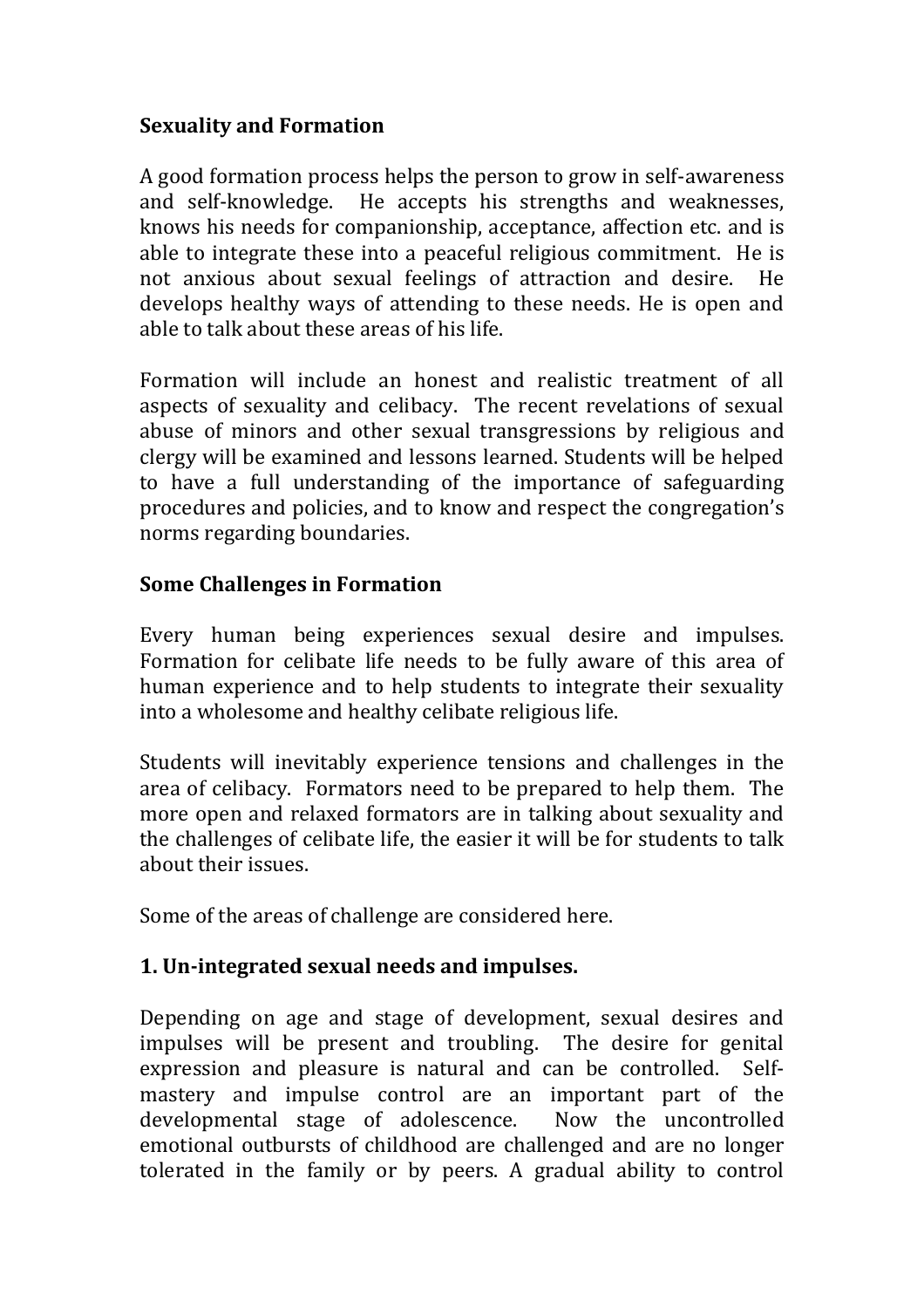emotional wants and the desire for immediate gratification is part of this phase of growth.

### **The importance of impulse control**

Impulse control is learned during adolescence. This is an essential stage in the development of a healthy sense of oneself and one's sexuality. The control of strong emotional outbursts is a measure of one's mature self-mastery. Feelings of anger do not inevitably lead to aggressive behavior. The same is true of sexual feelings. Self-mastery and impulse control are essential for a serene and peaceful life in the religious community.

### **2. Masturbation**

The Magisterium

The Catechism of the Catholic Church states: "Both the Magisterium of eh Church, in the course of a constant tradition, and the moral sense of the faithful have been in no doubt and have firmly maintained that masturbation is an intrinsically and gravely disordered action" (n. 2352).

The psychological meaning of masturbation, and its spiritual significance depend on a number of factors. From a developmental perspective, infantile and adolescent masturbation is viewed more as exploratory behavior, while occasional masturbation in adulthood may serve as an outlet for tension. Abusive or compulsive forms tend to be considered harmful and a sign of some deeper problems.

Human beings are imperfect and on the way towards a greater level of maturity and human integration. Along this continuum, masturbation points to human imperfection and the fact that human growth remains unfinished. It is an imperfection that should not be dismissed or treated too lightly but something to struggle with and overcome. It is not always to be treated as a serious sin.

The formator can help a student by having an integrative view of his sexuality that sees it in the light of his overall situation, including the psychological difficulties and stress arising from is studies, relationships, and work. If it is chronic and compulsive it may be an indicator that he is not suited for a celibate life.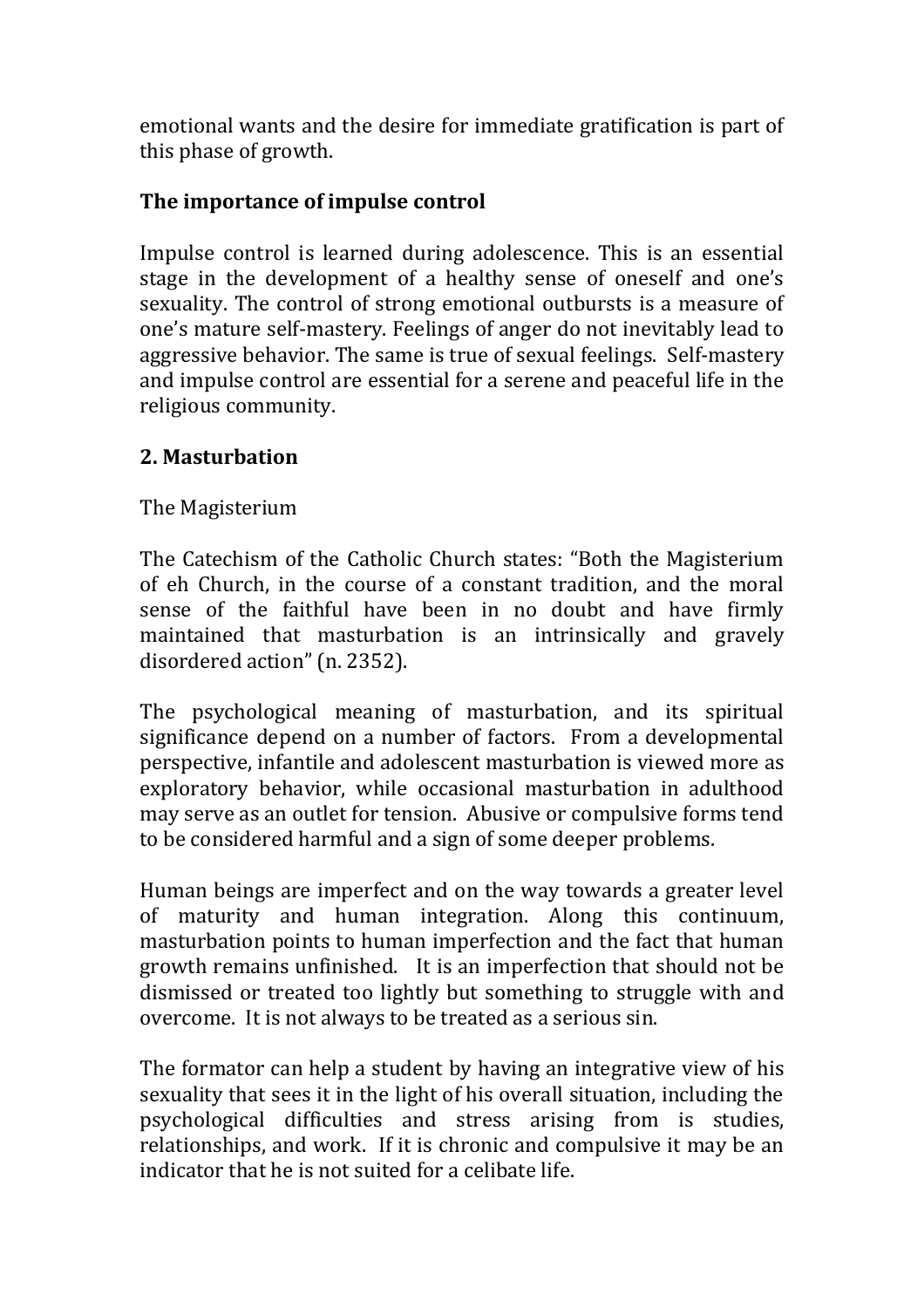## **3. Flirting**

It is important that students in formation spend time with their peers and with young and older women. They have to develop interpersonal skills and a facility to relate in a mature and adult way with women. Flirting happens. It includes inappropriate physical closeness and touch, conversation about sexual matters, jokes and innuendo. It can seem innocent but it is simply seeking gratification of un-integrated needs, inappropriate intimacy, ignoring boundaries, inappropriate contacts, conversation and speech that is really disrespectful and abusive of others for one's own satisfaction.

Boundaries are necessary to mark the separateness of one person from another. They help to clarify the degree of closeness that is appropriate between people in particular situation. The boundaries between parents and young children are not the same as the boundary between a doctor and his patient.

The seminarian may be asked to work in a pastoral setting or parish. He will be expected to play multiple roles in the parish and to relate to people in a variety of circumstances. The pastoral role should be understood by the seminarian as a particularly sensitive role of caring for people who are vulnerable. Clear boundaries are needed to facilitate the pastoral care of the parishioner and to protect both the religious/priest and the parishioner from misunderstanding and hurt. The pastoral relationship is not an intimate relationship between equal adults who share a mutual and reciprocal friendship.

Supervision of pastoral work is an important help in the formation of the student and his growing in self-awareness and self-discipline.

## **4. Homosexual attraction and acting out**

## The Magisterium

The Catechism of the Catholic Church 2357-2358 states, "the Church, while profoundly respecting the persons in question, cannot admit to the seminary or to holy orders those who practice homosexuality, present deep-seated homosexual tendencies or support the so-called gay culture. Such persons find themselves in a situation that gravely hinders them from relating correctly to men and women. One must in no way overlook the negative consequences that can derive from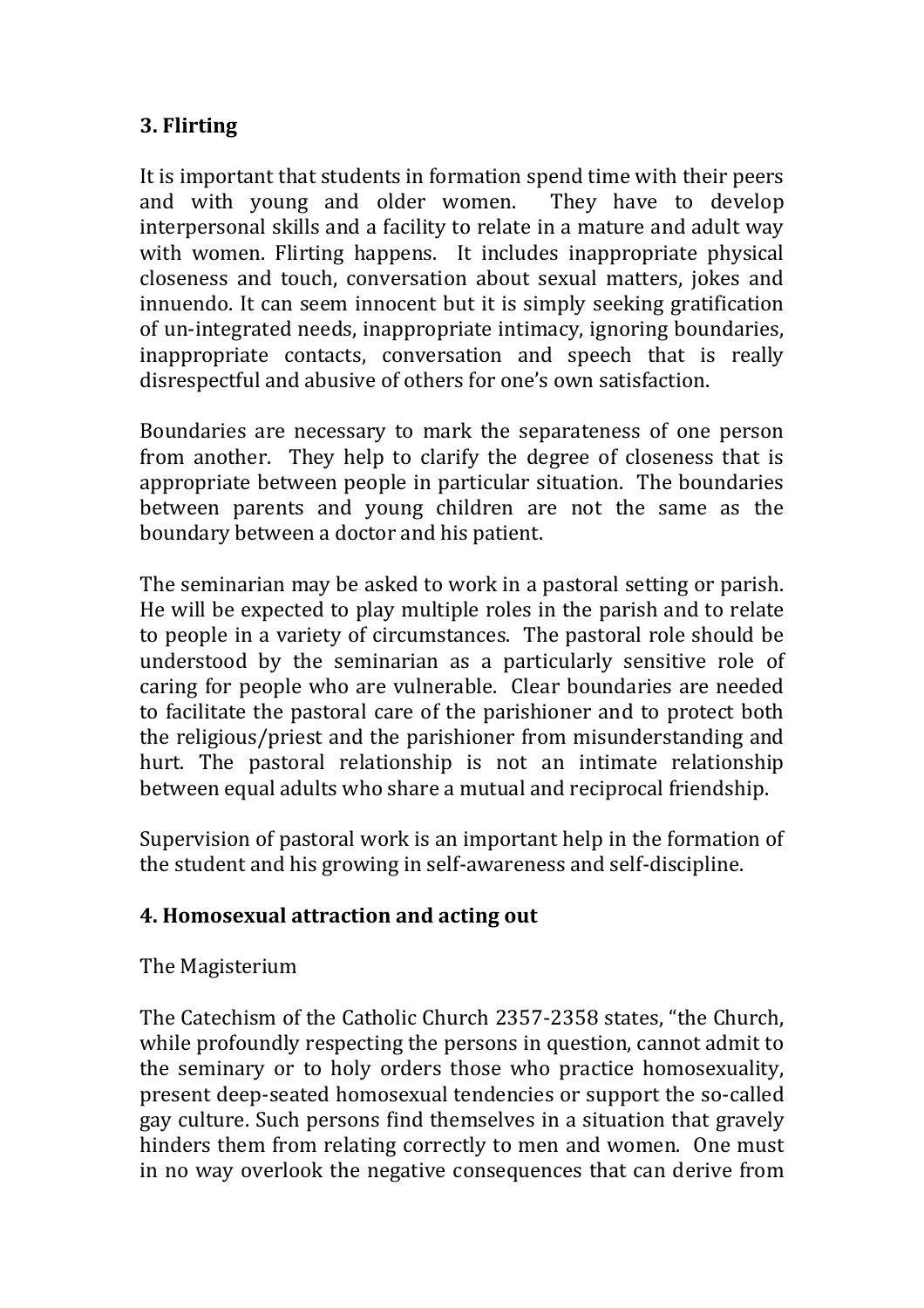the ordination of persons with deep-seated homosexual tendencies" (See also *The Gift of the Priestly Vocation,* 2017, nn. 199-201)

#### **Homosexuals in the seminary**

How to respond to students who have homosexual feelings or behavior? Once again, the important thing is to listen with care and attention to see the overall context of the person's life and stage of development. The following points might be helpful

(i) Adolescent discovery, exploration, curiosity.

Adolescents and young adults may go through a transitory stage of exploratory homosexual feelings and activity. Most grow out of this. The student may be caught in this stage and feel anxiety and guilt. He can be helped to move beyond this stage into a more integrated sense of self and his sexuality.

(ii) Situational homosexuality

This is the situation of heterosexual persons in a situation where there is little opportunity to meet and mix with members of the opposite sex. As a result, they may resort to same sex activity as a temporary means of sexual expression and release. This is not the expression of a preference or of a fixed and long-term sexual orientation. These feelings of attraction and desire can happen in the all male seminary situation.

It is important to decide if this is truly a case of situational homosexual acting out. If so, it can be successfully addressed and the person helped to move beyond it.

Intimacy needs and feelings of loneliness if not attended to can lead to inappropriate behavior. Lack of impulse control and selfgratification is also involved. These are not unusual or beyond help. The problem is when these become a fixed or habitual condition. The person can be helped to understand his behavior and to find more healthy ways of coping with emotional needs and sexual feelings. These feelings often arise spontaneously but they do not need to be acted on. They can be sublimated into other activities, hobbies or interests. If the person can speak openly about these matters, there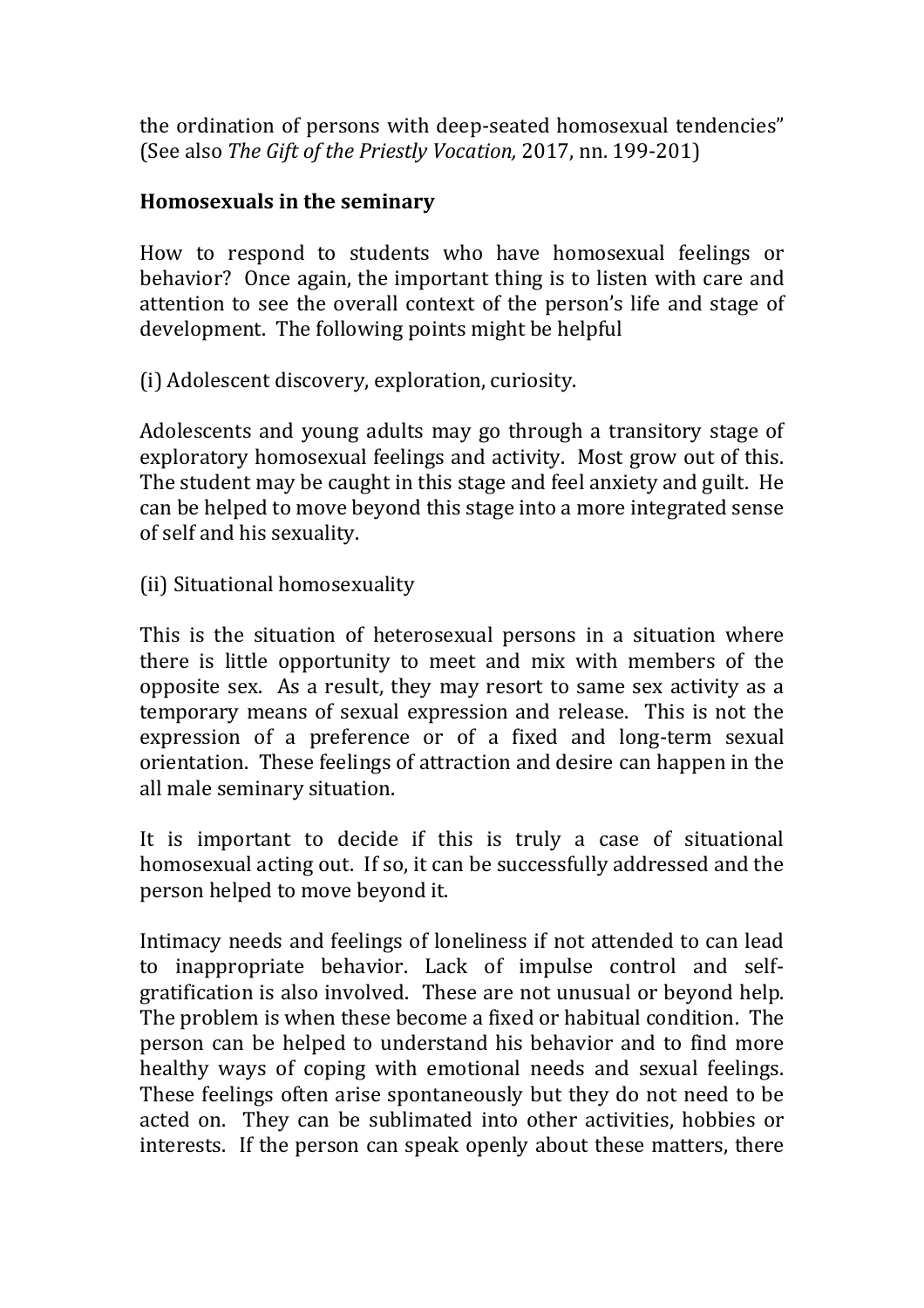is a good chance he will also be willing to make the choices needed to change his behavior and give his life a different direction.

(iii) Relatively fixed homosexual orientation, fantasies etc.

A small minority of the general population have a strong inclination towards romantic and sexual relationships with members of the same sex. This inclination is not a choice they have made but they are faced with the challenge of choosing what to do with the inclination. Homosexual persons who feel called to the priesthood or religious life and are committed to live a chaste celibate life may experience added difficulties but if they are open they too can be helped to lead a healthy and fruitful religious and priestly life.

The Magisterium seems to be thinking about people in this category (iii) who also feel no tension between their sense of vocational calling and a homosexual lifestyle. Common sense dictates that homosexual persons who are not committed to a life of chaste celibacy do not belong in the seminary or the priesthood.

## **5. Falling in love**

People fall in love. In the seminary, this is usually a form of infatuation with another person that includes strong emotional content and may incline towards physical expression. The strong feelings are not necessarily reciprocated. It can happen as a result of loneliness or the human need for affection and warmth. Once again, depending on the personal situation of the student and his stage of growth, this can be addressed in the context of an open and caring form of accompaniment.

# **6. Chronic loneliness**

Loneliness is the painful feeling of being alone, separated, isolated, and unconnected to others. Loneliness can lead to anxiety, depression and even physical sickness. The lonely person experiences a lack of human warmth and affection. This feeling can be real despite the genuine love and affection of friends and family members. The lonely person may seek consolation in alcohol.

Loneliness may be caused by the loss of a loved one, rejection, failure in love, low self-esteem, a sense of inferiority, an inability to trust or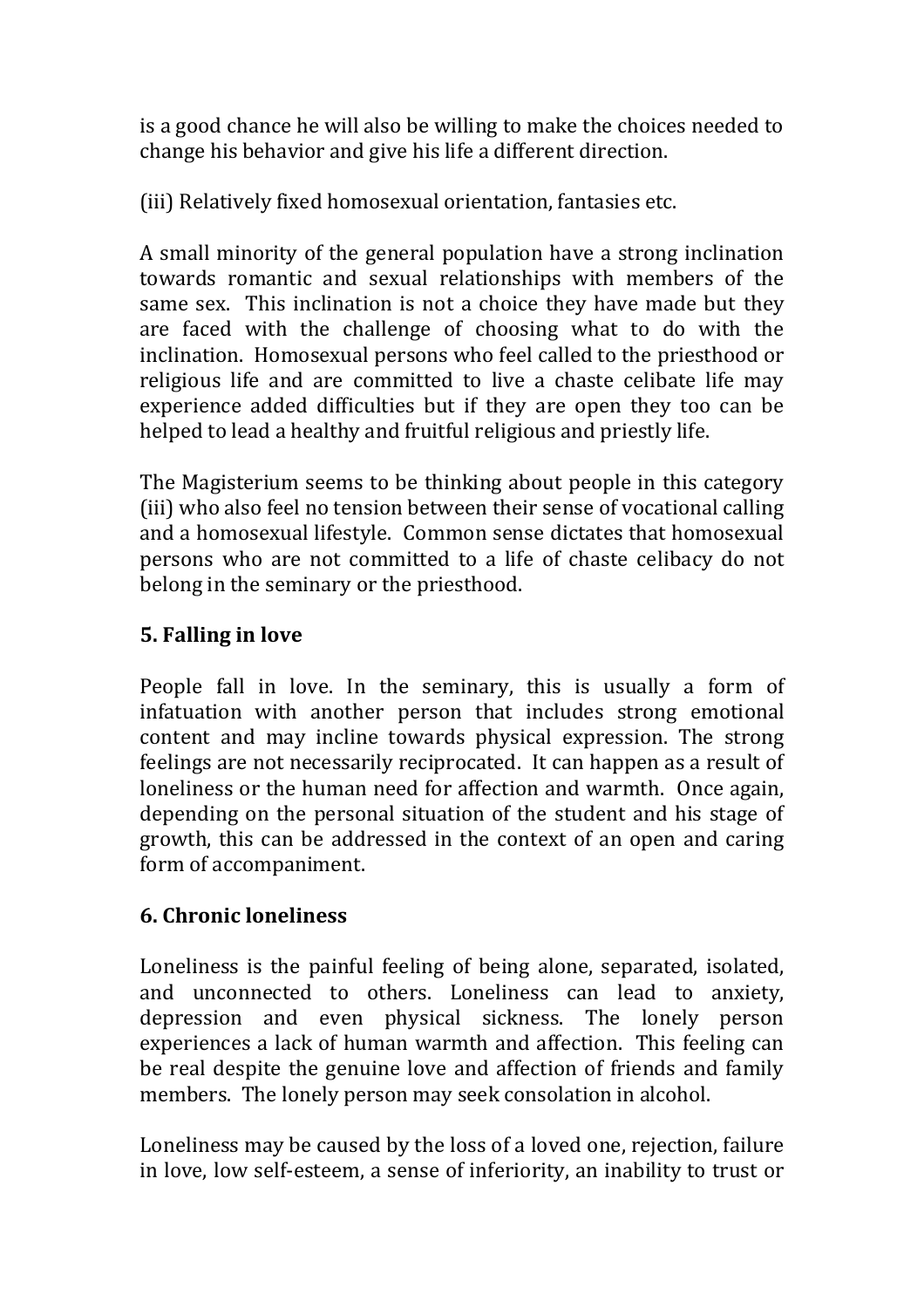other factors. It may be a transitory experience or more long lasting. Sometimes a person may find it hard to identify the onset of painful loneliness since it seems to have been always present.

Loneliness is not the same as being alone. Most people experience time alone but it does not cause suffering or stress. It can be a time to relax, get away from it all, to feel in tune with the cosmos or God etc. Everyone has to face the fundamental aloneness that is human existence. Each unique person came into the world alone and will leave this world alone. No-one can be born or die for us. These we must do alone.

Chronic loneliness is often accompanied by very strong needs for affection, companionship, friends, comfort. Unfortunately these needs are so strong that others feel overwhelmed or frightened. A very lonely person is not able to establish a healthy adult friendship because the emotional need is too strong.

How can those suffering from chronic loneliness be helped? The overall situation of the person needs to be taken into consideration. Issues of low self-esteem can be addressed by helping the person to see and appreciate his talents, gifts, achievements etc. Appropriate praise, appreciation and encouragement are important. The person can be helped to overcome the tendency to isolation by involvement in group activities and may be given some responsibility. Physical exercise is also important.

The chronically lonely person who is depressed can be a burden on the community and he may need to be encouraged to seek professional help. Eventually he may need to be encouraged to find another way of life.

#### **7. Use of the internet,**

This is an increasingly important issue. The use of personal computers, notebooks and mobile phones has made the internet an indispensible form of communication. Students can access useful information, articles etc. for their work. Colleges communicate with their students using email, social media apps etc. This is an important part of daily life.